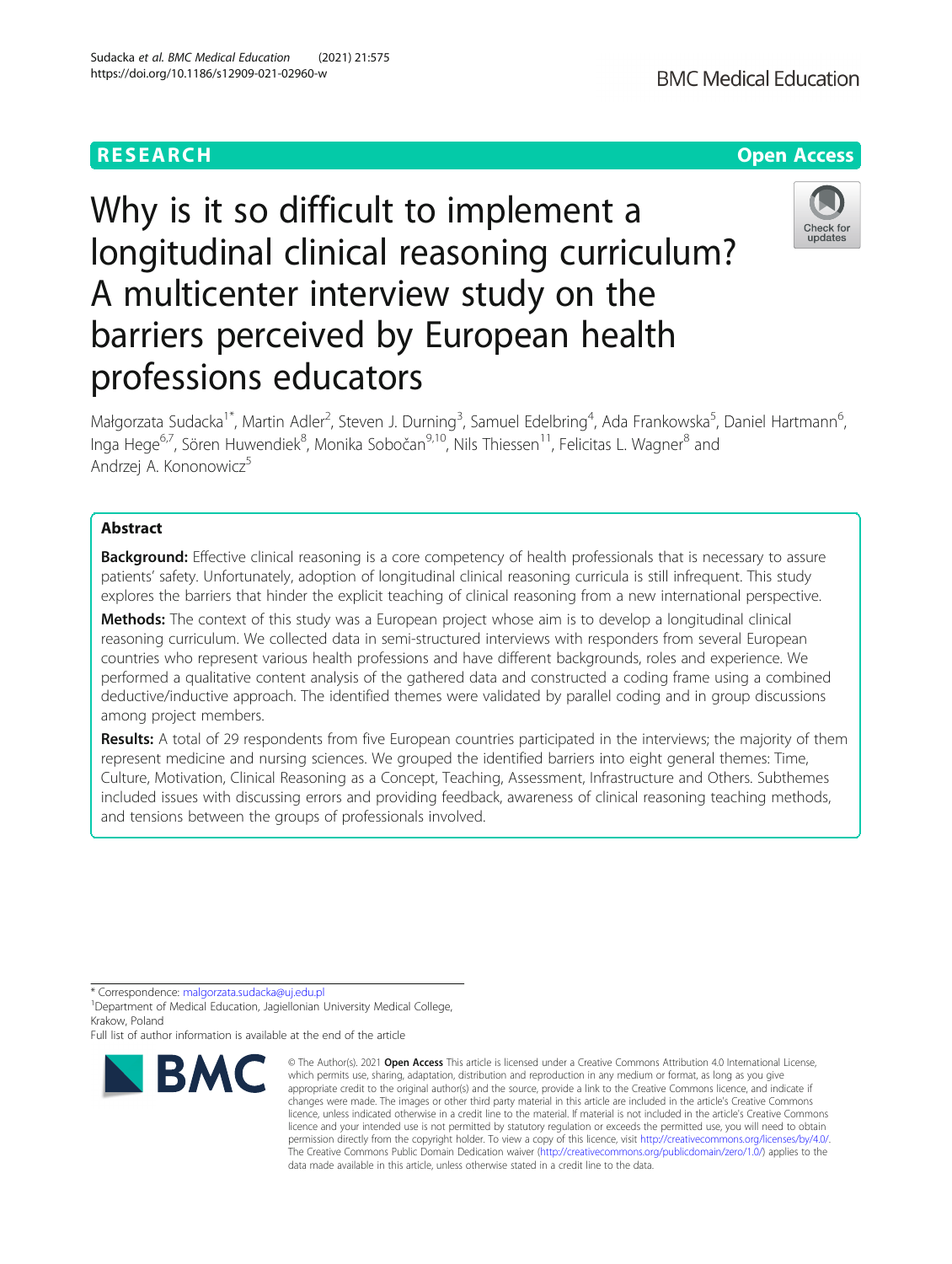**Conclusions:** This study provides an in-depth analysis of the barriers that hinder the teaching of explicit clinical reasoning. The opinions are presented from the perspective of several European higher education institutions. The identified barriers are complex and should be treated holistically due to the many interconnections between the identified barriers. Progress in implementation is hampered by the presence of reciprocal causal chains that aggravate this situation. Further research could investigate the perceptual differences between health professions regarding the barriers to clinical reasoning. The collected insights on the complexity and diversity of these barriers will help when rolling out a long-term agenda for overcoming the factors that inhibit the implementation of clinical reasoning curricula.

Keywords: Clinical reasoning, Teaching clinical reasoning, Barriers, Health professions education, Interview study

#### Background

The growing rate of medical errors is a challenge for global health care [\[1](#page-8-0)]. Many errors are believed to result from flaws at different stages of the clinical reasoning process [\[2](#page-8-0)]. Clinical reasoning (CR) is a complex process that uses cognition and discipline-specific knowledge to gather and analyze patient information, evaluate its significance, and weigh alternative actions [\[3](#page-8-0)]. It includes tasks such as data gathering and interpretation, synthesizing information, generating hypotheses and diagnoses, developing management plans, and avoiding cognitive errors [\[4\]](#page-8-0). Many experts in medical education include clinical reasoning as a core professional competency for practicing clinicians [\[5](#page-8-0)].

The literature suggests that explicit teaching of clinical reasoning must start from the very beginning of medical school [\[6](#page-8-0)]. Moreover, studies suggest it should be taught longitudinally (i.e. developed and assessed at several points throughout the curriculum) [[5,](#page-8-0) [7](#page-8-0)]. Although effective clinical reasoning is believed to be central to being a health professional, previous studies have shown that only one in four medical schools actually have courses that explicitly teach clinical reasoning [\[8](#page-8-0), [9](#page-8-0)]. What is more, studies suggest that existing initiatives are uncoordinated and often still in the development phase [[10\]](#page-8-0). Survey studies also reveal limited faculty development opportunities in clinical reasoning teaching despite the clear demand [[8,](#page-8-0) [9\]](#page-8-0).

While prior studies have attempted to summarize the barriers that hinder the implementation of clinical reasoning teaching in health professions curricula, they were based primarily on experts' opinions [\[5,](#page-8-0) [6](#page-8-0)] or were limited to quantitative surveys [\[8](#page-8-0), [9](#page-8-0)]. However, this prior work does not allow an in-depth analysis of the causes for the low adoption levels of clinical reasoning teaching. Furthermore, many of the studies focused on the North American perspective [\[5](#page-8-0), [8\]](#page-8-0), which may expose factors that are not the same as those that are important for the European model of health professions education.

Therefore, the aim of this study was to explore the barriers hindering clinical reasoning teaching in the European context and to investigate the perspectives of diverse health professionals from a variety of educational roles. We do not limit our scope of interest to student curricula, but we also explore faculty development programs as an integral part of the clinical reasoning education process. We attempt to determine the perceived reasons that explain the low levels of adoption of longitudinal clinical reasoning curricula at medical and health professions schools.

# **Methods**

#### Study design

We designed a qualitative study to explore barriers to the implementation of clinical reasoning curricula in Europe. Our research design fits into the interpretivist worldview [\[11\]](#page-9-0). Data were collected in semi-structured interviews held with respondents recruited by six European medical and health professions schools. We performed a thematic analysis of the collected data (Qualitative Content Analysis (QCA) variant, as described by Schreier  $[12]$  $[12]$ . The study was exempted from a detailed ethical review by the Institutional Review Board of the University of Bern, Switzerland (decision Req-2020-00074).

#### Context

The context for the investigation was the European DID-ACT project ("Developing, implementing, and disseminating an adaptive clinical reasoning curriculum for healthcare students and educators") in which the authors participate. The project is funded by the European Commission Erasmus+ grant framework [[13](#page-9-0)]. This three-year project, which runs from 2020 to 2022, aims to design a longitudinal clinical reasoning curriculum. Highereducation institutions from six European countries (Germany, Malta, Poland, Slovenia, Sweden, Switzerland) are involved and are supported by associated partners across the globe. The DID-ACT project unites a balanced mix of medical and health professions schools with long traditions (Jagiellonian University in Kraków, University of Bern) and a relatively new one (Augsburg University, Örebro University, and Maribor University). The sixth partner is EDU, which is a Malta-based virtual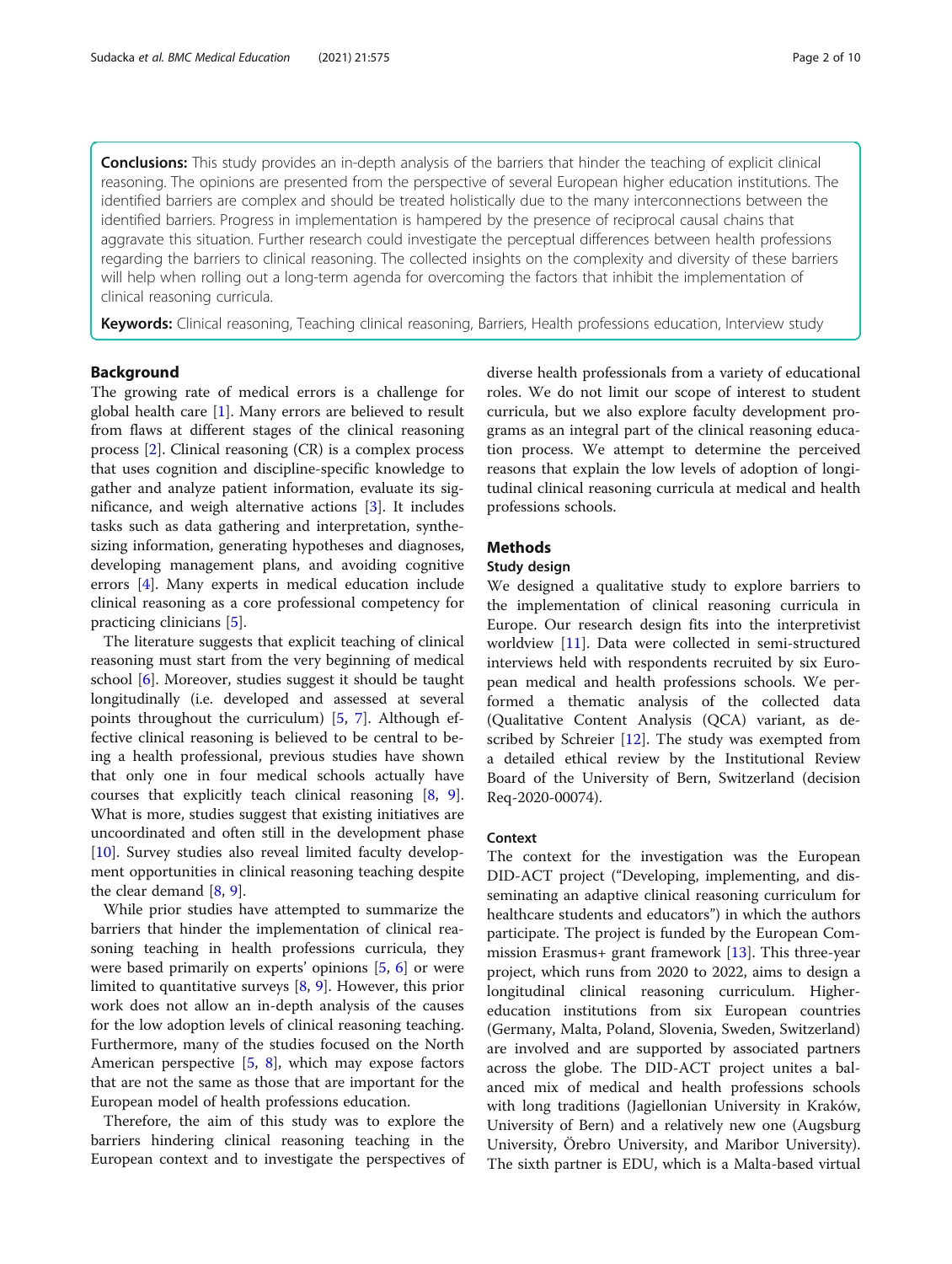medical higher education institution that employs staff across Europe [EDU].

#### Participants

Participants in the study were invited by the DID-ACT partners using a purposive sampling approach [[14](#page-9-0)]. Each partner recruited stakeholders from a diverse range of health professions (physicians, nurses, physiotherapists, occupational therapists, veterinarians) with diverse educational roles (tutors, course directors/coordinators, curriculum designers) and with a mixed range of experience (junior to senior educators). We chose this approach as our intention was to represent a typical snapshot of those involved in the planning and teaching of learning activities that have a focus on clinical reasoning instruction.

## Data collection

Prior to the study, we aimed to do 3–5 interviews at each academic partner institution to maintain a balance of where the opinions came from; also, checking for thematic saturation gave us a way to signal the need to recruit more participants. This divided the data collection process into two phases. During the first phase, we conducted 24 interviews followed by a preliminary summary of the data. For the second phase, we added five more interviews to check whether thematic saturation had been reached.

We developed an interview guide based on the findings of our former study that reported on the results from an on-line survey into the worldwide adoption of clinical reasoning curricula [\[9](#page-8-0)] and discussions among study authors from multiple European nations.

After introducing the interviewees to the project, we collected information about their professional experience and then conducted the interviews using two guiding questions: "What, in your opinion, are the main barriers/ challenges to introducing a longitudinal curriculum on clinical reasoning at your institution?" and "What critical aspects/barriers/challenges do you see in implementing a train-the-trainer [clinical reasoning teaching] course at your institution?". After the conversational element of the interviews had naturally ceased, the interviewees were then presented with a printout containing a list of the barriers we identified in our former study [\[9\]](#page-8-0). This list provided an opportunity for the interviewers to initiate a discussion concerning important topics that were not brought up during the interviews. In some cases, this delivered additional insights into the interviewees' perceived barriers.

The study was conducted over 3 months: March–May 2020. Each interview was held in the native language of the respondents (German, Polish, Slovenian, Swedish) and was conducted by one of the following authors

involved in the study: DH, FW, MA, MSo, MSu, NT, and SE. The interviews were conducted remotely either via phone or by teleconference and were audio-recorded after obtaining informed consent from each participant. The identity of the respondents was encoded to retain confidentiality. The interviews were transcribed and translated into English for further analysis.

#### Analysis

We performed a qualitative content analysis following the methodological guidance of Schreier [[12](#page-9-0)] and Gibbs [[15\]](#page-9-0). After collecting the main planned series of 24 interviews, we constructed a coding frame using a combined deductive/inductive approach [\[12](#page-9-0)]. In the first phase, three experienced researchers (AK, MA, MSu) individually assigned the identified barriers to the coding frame themes using a concept-driven frame taken from our former study [\[9](#page-8-0)]. Because many of the segments were difficult to assign using the existing coding frame we decided to modify it using a data-driven strategy. In the next phase, we re-coded all the material using the new coding frame in the same team of researchers (MSu, MA, AK) discussing the differences, and refining the definitions in the coding frame until agreement was reached. We reached thematic saturation by conducting and coding five more interviews which did not introduce new themes. Following Schreier's recommendations [\[12](#page-9-0)], the final coding frame was verified for content validity by the following researchers, who were not involved in constructing the coding frame but are experienced in clinical reasoning research: FW, IH, NT, SD, SE, and SH. The verification process involved both an offline review and an online discussion concerning the collected data and proposed coding frame. This led to the final version of the coding frame. Also discussed in this group were the implications of the collected data for the immediate follow up steps aimed at reducing the barriers. The consistency of coding (reliability) was checked by recoding the segments using the final version of the coding frame by two authors (MSu, AK).

# Results

A total of 29 respondents (17 physicians, seven nurses, three physiotherapists, two veterinary medicine doctors and one occupational therapist) from five European countries participated in this study. The participants had an average of 15 years' experience in health professions education. After analyzing all the collected segments, we grouped them into eight general themes (Table [1](#page-3-0)). Each theme was further split into subthemes (definitions and exemplar quotations are in Additional file [1\)](#page-8-0). Figure [1](#page-3-0) presents a graphical overview of the identified themes and subthemes.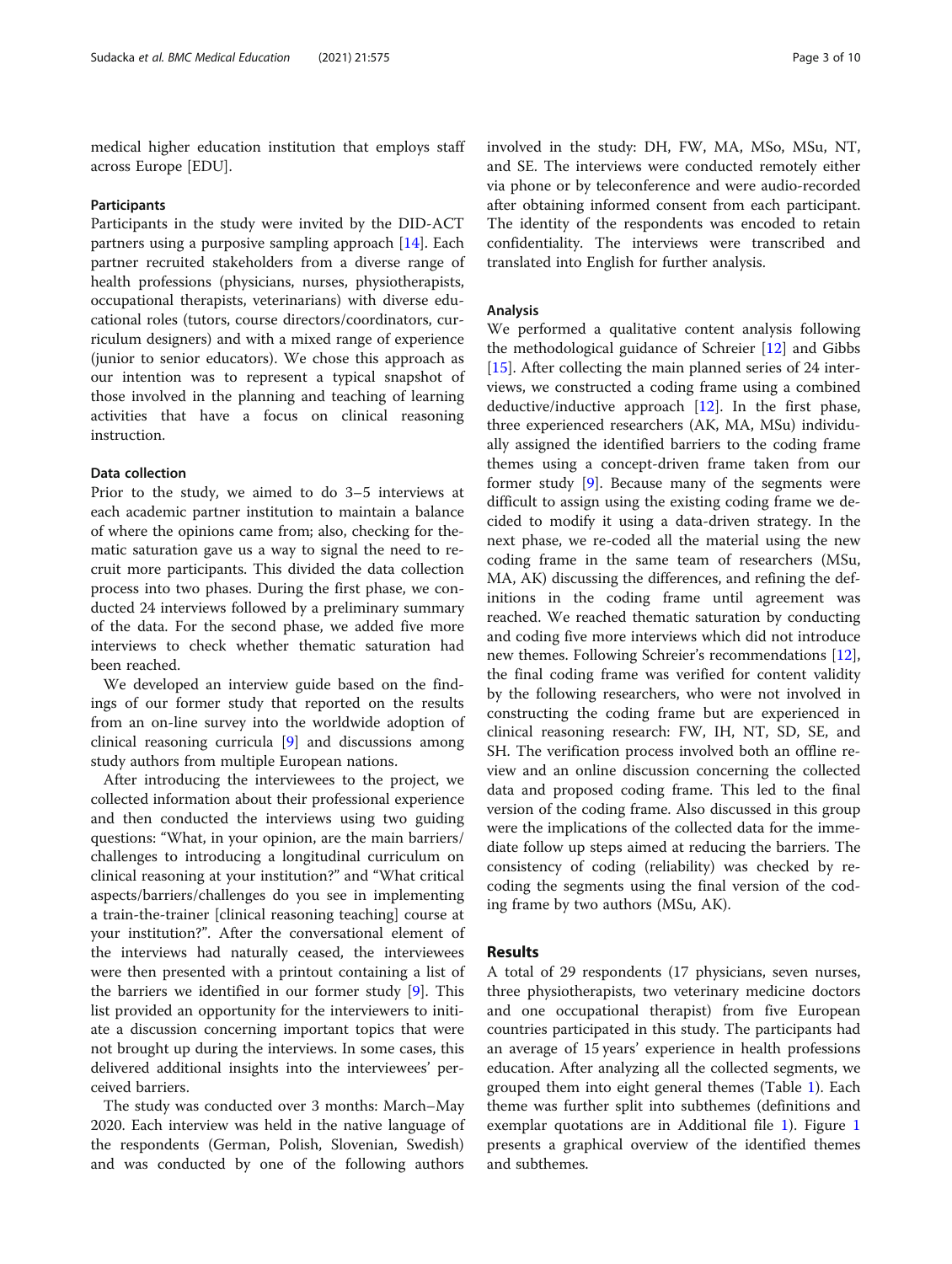#### <span id="page-3-0"></span>Table 1 Definitions of themes in the coding frame

| <b>Theme</b><br>code | <b>Theme definition</b>                                                                                                                                                                                                                                                         |  |
|----------------------|---------------------------------------------------------------------------------------------------------------------------------------------------------------------------------------------------------------------------------------------------------------------------------|--|
| Time                 | Lack of time for teaching or for learning how to teach effectively, or lack of time for teaching CR in the curriculum.                                                                                                                                                          |  |
| Culture              | Culture-related barriers arising from established practices within the university or national health care systems, collaboration issues<br>arising from the lack of practice in discussing errors, reflection, providing feedback, and intra-/inter-professional communication. |  |
| Motivation           | A theme that includes a lack of financial (i.e. resources to pay teachers) or other forms of motivation or incentives (i.e. lack of support<br>from authorities, low priority for teaching).                                                                                    |  |
| Concept              | Lack of awareness of the importance of CR, and/or a disagreement of what it means within one profession or interprofessionally.                                                                                                                                                 |  |
| Teaching             | A theme that includes a lack of: awareness or belief in the effectiveness of explicit CR teaching methods; CR competency frameworks;<br>guidelines on how to teach CR; adequately trained instructors and leadership in implementing and running CR courses.                    |  |
| Assessment           | Unawareness or inability to implement clinical reasoning assessment methods.                                                                                                                                                                                                    |  |
| Infrastructure       | Difficulties in organizing clinical reasoning teaching and assessment due to lack of physical space, adequate hardware/software<br>infrastructure, and workflows.                                                                                                               |  |
| Others               | A residual theme containing segments we could not assign otherwise.                                                                                                                                                                                                             |  |

Note: Definitions of subthemes and exemplar quotations can be found in Additional file [1](#page-8-0)

# Teaching process

The teaching process was the theme with the greatest number of assigned segments about barriers (Fig. 1). A common encountered subtheme was the lack of awareness that CR can be taught by teachers who were not aware of specific methods that could influence the process of teaching CR.

Most people don't know how to teach clinical reasoning. There is ignorance. What you don't know, you can't implement.(I10)

In extreme cases, some of the respondents even verged on believing that teaching clinical reasoning does not make sense at all.

There are people who without learning CR are somehow perfectly able to reason and they can say: after all, I've learned to reason very well, I'm great at it, so why do they need to come here?(I29)

The interviewees felt that there was a lack of guidance and detailed instructions concerning how to apply specific CR teaching.

Additionally, there are no guidelines on how to teach CR to teachers and how to create a curriculum. Other obstacles, such as a lack of trained individuals, can be overcome, but most important is the mentality and direction behind doing it [CR teaching].(I26)

Another perceived barrier was the lack of guides on standard learning objectives for clinical reasoning.

Our curriculum is based on learning objectives that are provided to us by the ministry  $\lceil \ldots \rceil$  I'm not sure, but it seems to me that there is no clinical reasoning there at all.(I7)

Another perceived barrier was the lack of skillful constructive feedback, which should be a routine part of

|                                                                                          | Barriers to clinical reasoning curriculum                                                                       |                                                                                            |
|------------------------------------------------------------------------------------------|-----------------------------------------------------------------------------------------------------------------|--------------------------------------------------------------------------------------------|
| <b>Time</b><br>for teaching<br>for educators'<br>development<br>in the curriculum        | <b>Teaching</b><br>disbelief in explicit CR<br>teaching<br>lack awareness of methods<br>lack of competency<br>٠ | Motivation<br>lack of financial incentive<br>lack of top-down support<br>teaching priority |
| Culture<br>resistance to change<br>lack of error culture<br>٠<br>lack of self-reflection | frameworks<br>no specific guidance<br>lack of qualified educators<br>٠<br>lack of leadership<br>٠               | Infrastructure<br>physical learning space or<br>logistics<br>software                      |
| communication issues<br>collaboration between<br>clinics/academia                        | Assessment<br>awareness or<br>implementation issues                                                             | Concept<br>awareness of importance<br>semantics<br>٠                                       |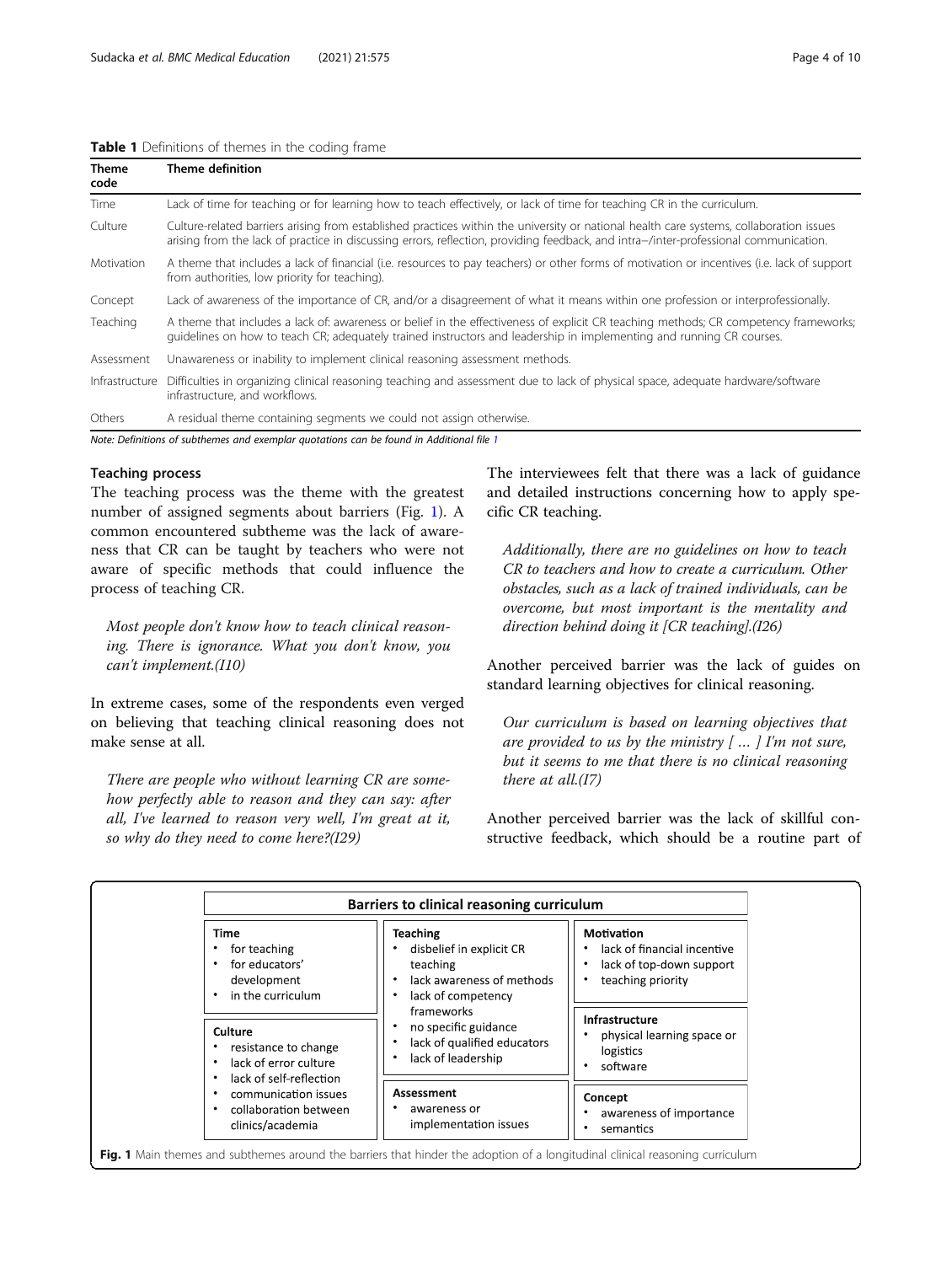health professionals everyday work. Teachers often teach in the way they were taught and are not aware of the benefits of reflection or do not take the time to discuss and learn from past events.

[A belief] wide spread especially around traditionally teachers [is]: students learn best by watching me, but CR is internal so cannot be watched.(I4)

It should be stressed that some of our respondents commented that one reason for the low-adoption rates of the CR curricula is the lack of availability of local leaders able to implement this teaching.

We believe we have or strive for through progression within the programs, the challenge is that many are involved and it easily becomes cluttered and unclear who has the mandate to actually take control and make decisions. That makes it hard, but I don't see how it could be any different. (I14)

Last but not least, many commented that there was a lack of a qualified faculty to teach clinical reasoning.

Most colleagues, including me, do not have theoretical backgrounds in CR. If we had that, our teaching would probably be better.(I25)

#### Culture-related barriers

The second important theme was related to "culture" (Fig. [1](#page-3-0)). A popular subtheme related to this theme is "resistance to change". In some cases, this anxiety was rationalized by a perceived lack of evidence to support the change.

Resistance can also come from not being 100% sure about if the method works or not: (...) this is an approach that has its rationale in medicine, right? (...) because first of all: do no harm.(I8)

The "not invented here syndrome" was also part of this subtheme, i.e. a tendency for people to avoid investing time in changing practices that they didn't create themselves.

If the curriculum is too general, if the plan isn't coherent with the [country] context, it could be difficult to practice in universities that lack, for example, physicians. [There are] international differences.(I15)

The "lack of error culture" subtheme encompassed barriers arising when participants felt there was no culture to encourage them to learn from, analyze, and accept errors.

If a mistake is made, in order for us to feel good, it is often, much better if we say to ourselves: don't worry it's happened, I don't know... stupid patient or it's an accident at work...(...)...or... or... if I was in your position I would have definitely made the same mistake, right? And somehow... it's not about feeling guilty and punishing yourself, but it is worthwhile looking at something again and saying: ok, what went wrong here? Where was the mistake? instead of looking away, right? (I8)

Some participants also implied that junior staff members are afraid of questioning the behavior of their superiors. On the other hand, experienced staff members also commented on their unwillingness to express how they were thinking because this may reveal their errors and, by doing so, undermine their authority.

Our cultural background means that we live in an environment in which we are not criticized by society, and everyone may think that individual health professionals do good clinical work. Therefore, they do not see the need for this teaching. However, it is quite difficult to know when someone reaches the appropriate ability in CR. (I25)

We identified a subtheme in the culture-related theme that related to difficulties in communication and collaboration within CR both on an intra- and interprofessional basis and also with patients.

It is important to realize that medicine isn't superior [to nursing or rehab aspects]. $(117)$ 

Finally, we identified tensions between teachers working in clinics and academia-based teachers.

# Content (CR as a concept)

Another notable theme of the perceived barriers is the lack of awareness of health professions educators of CR's theoretical background and its importance in both academic and clinical environments.

98% of the teachers do not know anything about  $CR.(I6)$ 

According to the feedback from the interviews, teachers use clinical reasoning intuitively and do not recognize it as a separate skill; they are surprised when they realize how complex it is.

When your project started, my neurons somehow connected. Somehow it just didn't connect in my head before. I mean, like, it's not just a problem, I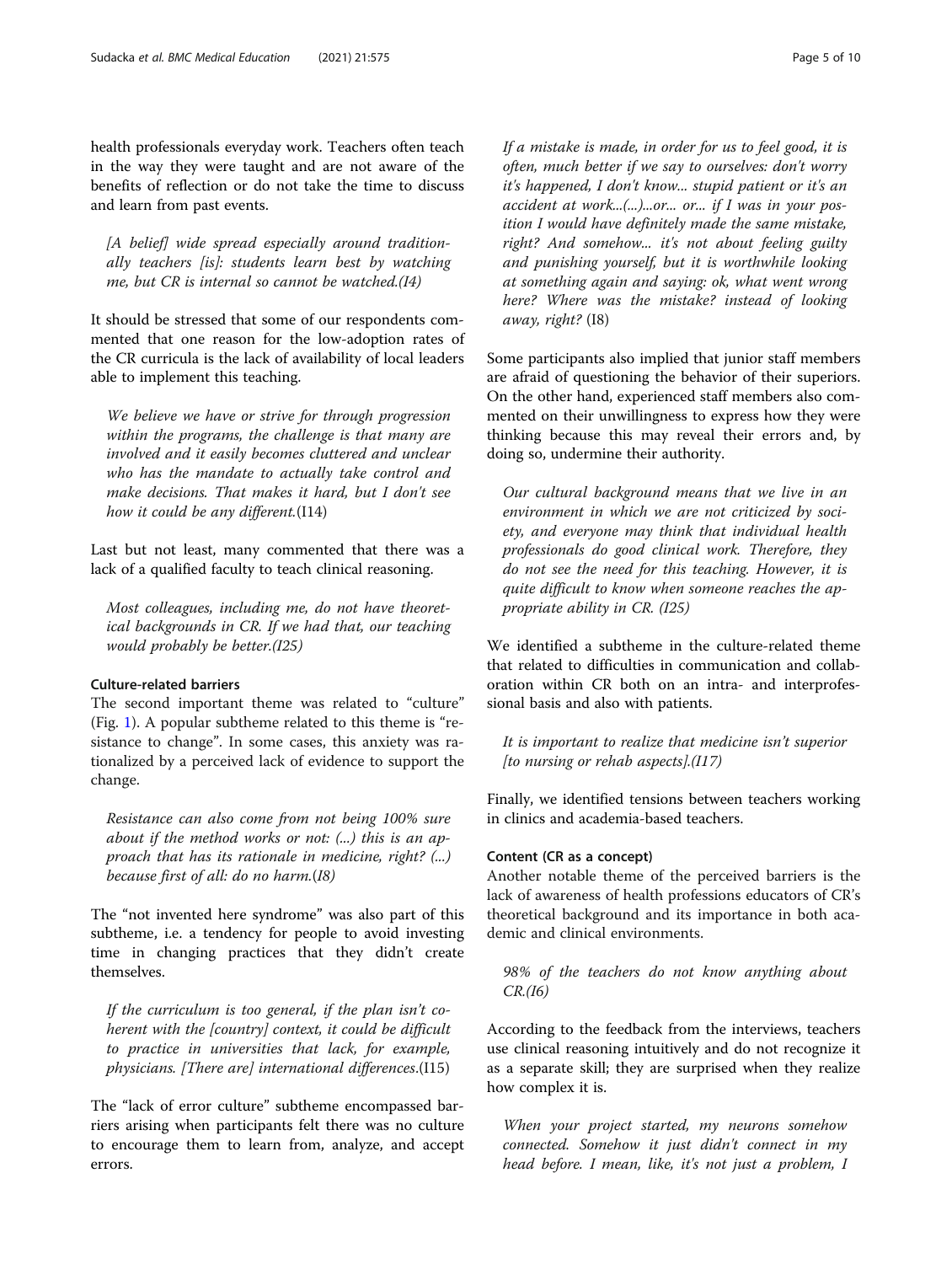feel like... it's not an easy concept to understand, you know, clinical reasoning.(I29)

Disagreement about the meaning of CR was another barrier emphasized by some of the participants.

Clinical reasoning is not only about identifying and treating something, but it is much more. Like the bio-psycho-social model. We always talk about patients but we also have healthy people who come for check-ups, vaccinations, or whatever. A holistic approach for all patient groups including all religions, languages, regions, disabled persons, men/women/ kids (...) I would like to see the human being as the focus. The term clinical reasoning is misleading, because the term 'human being' is not present, it sounds very technical. And I also miss the ambulatory context.(I20)

#### Time-related

Respondents also highlighted several barriers concerning time deficiency. These can be divided into those related to lack of teaching time, lack of curricula time, and lack of time to participate in teacher training.

Lack of time for teaching is mainly justified by clinical duties.

They [teachers] have to deal with a heavy clinical workload which discourages them from doing something new or innovative.(I10)

It was emphasized that curricula are already overloaded:

There is a battle for time to teach; Once people realize that they may lose time for other things, it may be difficult. If something new is added, something else may no longer be possible.(I3)

Clinical priorities are also given as a reason for lack of engagement in teacher training; this leads to a lack of exploring new teaching methods.

... lack of time and clinically engaged physicians (...) difficulty in seeing the benefit. You always have a crude evaluation of the actual benefits of attending courses, sometimes you attend courses in relation to your clinical expertise but could have difficulty in seeing a concrete benefit of this kind of course.(I19)

# Motivation/incentive

The next identified theme relates to lack of motivation and incentive. Some respondents commented on teachers' lack of available financial resources with which to organize courses for trainers and administrative staff. It was also suggested that lack of effective promotion of curricula or teacher training could be responsible for the low motivation to adopt CR curricula.

People have to be made aware that this course exists. It has to be communicated so that the target group receives the information. (I1)

The final important aspect regarding motivation, is lack of support from university authorities.

...lack of conviction that this is important among decision makers  $\lceil \ldots \rceil$  and this is quite important, because in order to have support in implementing something new, we must have support not only from the bottom-up, but also among those who make decisions at the top.(I7)

#### Assessment of clinical reasoning

An additional theme concerned clinical reasoning assessment. Some respondents saw a problem with the lack of awareness of what constitutes good assessment methods.

How do you know how good you are or when you have learnt enough?(I18)

# Logistics and infrastructure

In our interviews we heard comments regarding limitations of existing technical infrastructure (including software environments) and logistical difficulties.

To maximize the learning outcome, the group size, technical infrastructure and room availability are relevant, but these are limited. It is trivial but still important. (I23)

#### **Other**

We identified a few segments that could not be assigned to the previously mentioned themes and were therefore classified as "others". Among these were comments claiming there were no barriers.

If such a program would be offered at my institution, I would register immediately. Somehow I would make time for that. But this is only my perspective. (I23)

# **Discussion**

The aim of our study was to shed more light on the barriers behind the low adoption of longitudinal clinical reasoning curricula in Europe from the viewpoint of those who provide clinical reasoning instruction. From the interviews conducted at several health professions schools, we gained insights that paint a broad picture of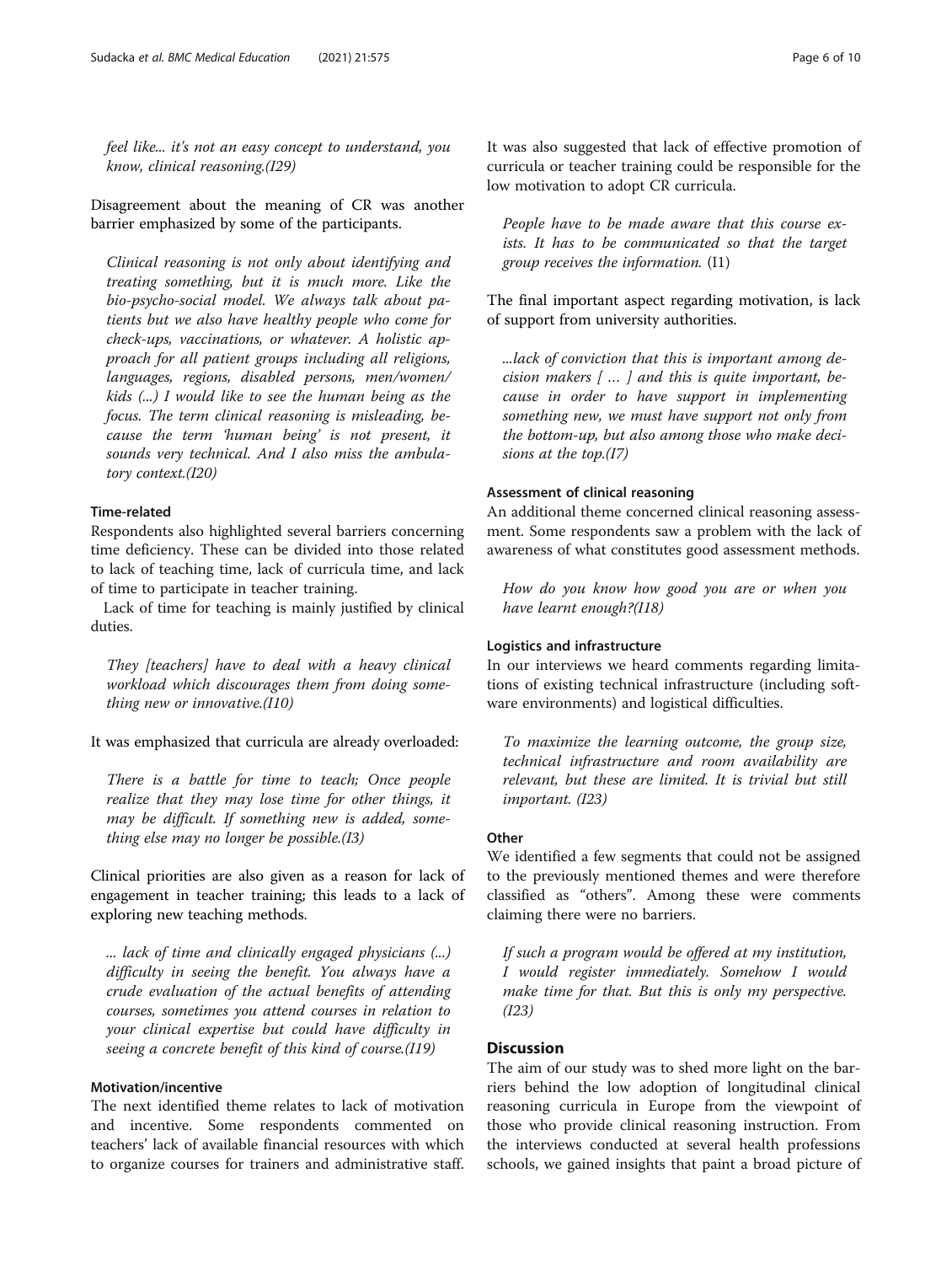what may cause resistance against explicit clinical reasoning teaching. The highlighted issues related directly to the teaching of clinical reasoning, such as controversies around its meaning and how to best teach/assess it. This resistance is also explained by higher clinical priorities, a shortage of financial/infrastructural resources and cultural barriers. The latter includes resistance to change, a lack of established practices in learning from mistakes, encouraging feedback on the clinical reasoning thinking process or treatment, and tensions between health professions.

While interpreting the obtained results, we had three major reflections. First, the barriers that hinder CR teaching should be analyzed holistically. Even if we can group them into separate themes, as was done in previous reports [\[8](#page-8-0), [9](#page-8-0)], they do not exist in a vacuum and can form causative sequences and stages. For example, if you are not convinced of the existence of CR as a distinct competence or ability, or you do not consider it important in preventing medical errors, you are unlikely to be aware that it can be explicitly taught and you are probably not interested in how to teach CR most efficiently. Moreover, if you are in a community in which there is no time to reflect on performance or there is no culture of doing so, you may not regularly think about reasoning processes and how you reach the right or wrong conclusions. If you do not consider this reflection important, you do not search for or follow guidelines on how to use them in educational activities. Causative sequences may even turn into a vicious circle that blocks any progress, as illustrated in Fig. 2.

Second, the theme that in our view had a major impact and therefore could be regarded as a central barrier is the lack of educators qualified in teaching clinical reasoning. As already observed, e.g. by Cuhna et al., clinical reasoning is best learned from an inspired teacherclinician [\[16](#page-9-0)]. Consequently, it requires the double competencies of a skilled clinician and a skilled teacher. Even though there seem to be many potential candidates for excellent clinical teachers, there are obstacles that



effectively prevent them developing expertise in CR. The critical mass of qualified teaching workforce that is needed to make the paradigm change in teaching CR will never accumulate if aspiring young teachers, or those experienced and still willing to learn new didactical methods, do not have time to develop as educators, or if educators treat teaching obligations as a lower priority. Furthermore, if there is insufficient support from leadership and/or there are very limited funds for teaching, people are not likely to be motivated enough to leave their comfort zones to develop skill in this area. Additionally, if there is no culture of giving and receiving feedback on CR performance in a safe and nonjudgmental environment, staff may settle for denying their imperfection instead of looking for strategies to improve. This could also be why not much attention is paid to teaching CR theories and strategies for avoiding cognitive biases. Finally, there is also the problem of experienced clinicians' overly high confidence in their teaching skills. The belief is that if they are qualified enough to have good clinical outcomes, they do not need any guidelines on how to teach CR and, consequently, they do not require any teacher training to hone their CR teaching skills.

Third, after achieving thematic saturation in the interview data analysis, we discussed among ourselves which immediate steps could be taken to most help overcome the identified barrier themes. What seems to us to be the lowest hanging fruit is the theme related to "Lack of awareness about CR". Plenty of research has been done regarding the development of innovative teaching methods to remedy difficulties in clinical reasoning (e.g. [[17,](#page-9-0) [18](#page-9-0)]). Teaching aids are available from a variety of sources as free, open-access, medical educational re-sources: in repositories such as MedEdPortal [[19\]](#page-9-0); on websites of national and international organisations, such as the Society of Improving Diagnosis in Medicine  $(SIDM)$  [\[20](#page-9-0), [21\]](#page-9-0); as outcomes of consensus building initiatives, such as The UK Clinical Reasoning in Medical Education group (CReME) [\[7](#page-8-0)]; or as part of web-based CR development tools, e.g. [[22](#page-9-0)]. Despite that, our observation after conducting the interviews is that many of our respondents were either unaware of their existence or were not prepared to use such resources in their teaching practice. To be effective, we believe it is important to go beyond the isolated communities of CR educational experts. We should reach out to those involved in clinical teaching who do not habitually attend medical education conferences or are not interested in research around clinical reasoning. Paradoxically, the current crisis around the COVID-19 outbreak might be an enabling factor. Due to limitations in bedside teaching, many learners and teachers are looking for alternatives or other approaches to supporting their established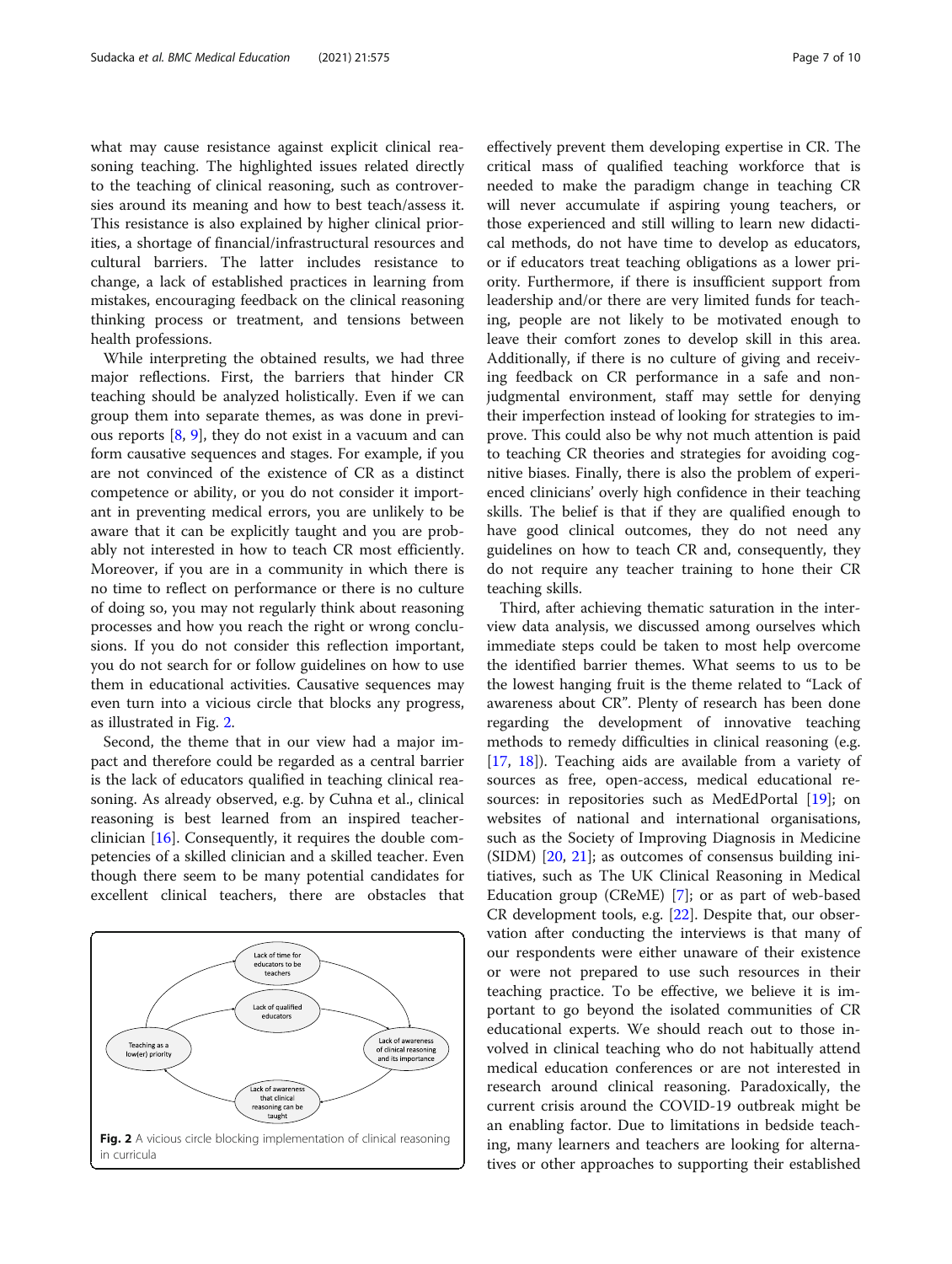educational methods [\[23](#page-9-0)]. We call for protected time for faculty members to develop their teaching techniques. We should also strive to improve the status of CR teaching by publishing research outcomes that validate the effectiveness of clinical reasoning teaching methods.

The ongoing European project DID-ACT, in the context of which this study was carried out, offers a viable dissemination platform. The longitudinal CR curriculum which is being developed will hopefully help in the translation of explicit clinical reasoning teaching knowhow into teaching at many health profession education programs. We believe that it is crucial that clinical reasoning curricula encourage change leaders and advocate the promotion of discussions with colleagues both locally as well as during faculty development workshops or meetings with senior educators. Our own experience so far, and the reaction of some of the respondents, indicates that students might be powerful and enthusiastic allies in this process and may generate additional demand for clinical reasoning teaching abilities.

This study adds to the existing body of knowledge on barriers to the implementation of clinical reasoning teaching [[5,](#page-8-0) [8](#page-8-0), [9](#page-8-0)] and provides a more in-depth analysis of the cultural aspects behind these barriers. For instance, lack of willingness to reflect and learn from errors seems to be a particularly troublesome characteristic of barriers to clinical reasoning teaching that likely impact other curricular barriers. Such observations are not present in previous general-purpose frameworks that were aimed at overcoming inhibitors of curriculum quality (e.g. [\[24](#page-9-0)]).

Our observations showed that another example of a curricular barrier that plays an important role but is less emphasized in other frameworks is tensions related to interprofessional aspects. This topic intersects several of the themes identified in our study. We have identified interprofessional tensions not only in communication and collaboration subthemes related to culture, but also in the subtheme regarding how the concept of clinical reasoning is defined. We also think that differences in how health professionals understand and perform clinical reasoning might have influenced some of our respondents' perceived lack of methods that can be applied to teaching and assessing this competence. It is important to acknowledge that clinical reasoning is not just the domain of one health profession. Different groups should have the right to their own perspectives, and how they think about clinical reasoning should not feel dominated by other professions. It also seems that reconciliation requires an academic (theoretical) and practice-based (intuitive, based on experience) approach to clinical reasoning.

Our study's strengths include the unique opportunity to involve educators from several European countries.

While analyzing the data in the research group meetings, we often expressed surprise concerning how "painfully familiar" the barriers described in one country sounded to those from other countries. However, we also noticed that in some cases, such as standardization of intended learning outcomes and competencies for clinical reasoning and support for teachers' academic development, some countries (e.g. Germany and Switzerland) seem to be more advanced than other project partners.

Another strength of our research project was that we were not confined to one medical discipline or one health profession but included in our interviews physicians with different specialties, and diverse health professions such as nurses and physiotherapists. We also included participants with varying levels of experience from those who were quite novice through to senior educators or deans.

This study has some limitations. Even though we conducted interviews with representatives from diverse medical and healthcare professions, we reached thematic saturation for them as a group of people connected professionally with the healthcare field, but we did not discuss differences between professions. However, this is the first study that takes into consideration representatives of various healthcare professions and analyzes the collected data together. More research is definitely needed to investigate profoundly the interprofessional context of teaching CR. While we succeeded in including study respondents from several European countries representing diverse cultural backgrounds (which is unusual for this topic), we do not assume that we covered all potential barriers that are characteristic of the whole European context. As the interviews were conducted in many languages, we were reliant on project partners to select the segments and to translate them into English. This study was conducted in the context of the DID-ACT project, in which the authors of this paper are participating. This influenced how the data were collected, which might be seen as a limitation. However, in our opinion the DID-ACT project's outcomes did not impact the results of our study as the DID-ACT project had just commenced when the research was being carried out. Finally, our study on the barriers to clinical reasoning teaching does not consider any student and patient perspectives'. However, this was a deliberate decision from the start in order to focus on the teachers' perspective; the reader is referred to other recent studies that explored students' perspectives on perceived difficulties in clinical reasoning learning [\[25\]](#page-9-0).

In conclusion, this is an in-depth study exploring the barriers that hinder explicit CR teaching in European institutions and explains the low adoption of longitudinal CR curricula from a broad perspective. In addition to commonly encountered barriers such as lack of teacher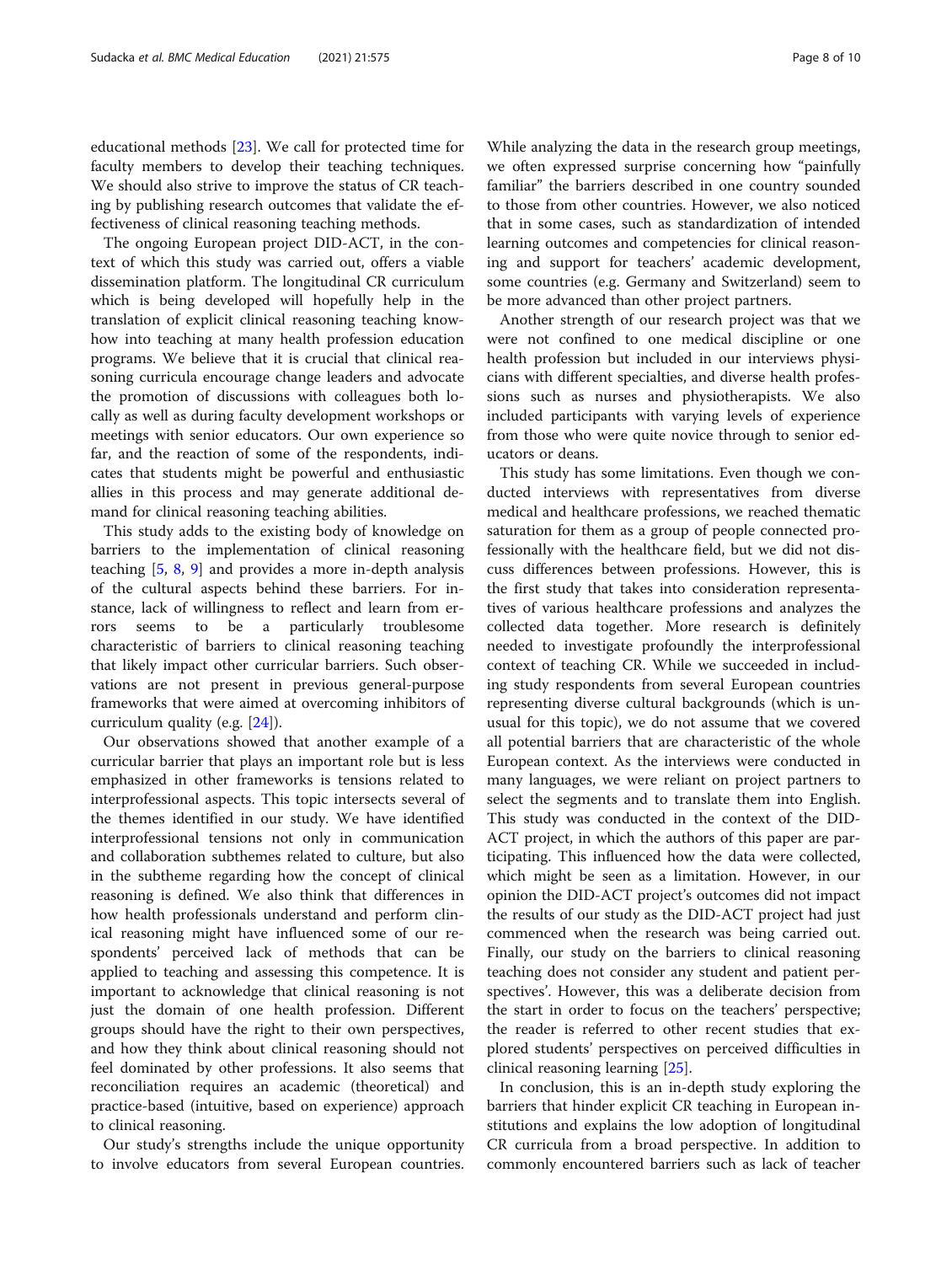<span id="page-8-0"></span>time, limited resources, and/or resistance to change, we were able to highlight some that appear to be specific to clinical reasoning. These include lack of culture to reflect on error, tensions due to interprofessional differences, lack of consensus on what CR means, and a variable understanding of the concept of clinical reasoning. In an attempt to illustrate potential causal chains, we also analyzed the connections between the themes. The barriers that hinder CR teaching are complex and should be treated holistically because they likely influence each other in various ways. We suggest immediate follow-up steps to work towards increasing awareness of ways in which clinical reasoning can be taught. The insights collected concerning the complexity and diversity of barriers will help to roll out a long-term agenda to overcome the inhibiting factors in clinical reasoning education, improve the quality of teaching of health professions students, and increase patient safety.

# Supplementary Information

The online version contains supplementary material available at [https://doi.](https://doi.org/10.1186/s12909-021-02960-w) [org/10.1186/s12909-021-02960-w](https://doi.org/10.1186/s12909-021-02960-w).

Additional file 1. The coding frame. Additional file 2. Interview quide.

#### Acknowledgements

The affiliation of NT relates to the time when the study was conducted and has changed since that time. EDU is a Higher Education Institution that is licensed under the Maltese Education Act (license number 2018-10) by the National Commission of Higher and Further Education (NCFHE). EDU is a proper name and not an acronym.

The views expressed herein are those of the authors and not necessarily those of the Uniformed Services University of the Health Sciences, the Department of Defense of the United States or other federal institutions. The authors would like to thank the interviewed study participants who generously shared their time and experience for the purposes of this project. In addition we would like to express our gratitude to all members of the DID-ACT project not named in the authors' list for many fruitful discussions and support.

#### Authors' contributions

MSu conceived the idea for the study supervised by AK. IH conceptualized and coordinated the DID-ACT project. FW and SH designed the interview guide with comments from all authors. Data from the interviews was collected, transcribed and translated by AF, DH, FW, MA, MSo, MSu, NT, and SE. The qualitative coding and inductive refinement of the coding frame was performed by MSu, MA, AK. The coding frame was verified for content validity by FW, IH, NT, SD, SE, and SH. All authors contributed to interpretation of the findings. The final manuscript was drafted by MSu with substantial contributions from AK and comments from all authors. The figures were designed by AK and MSu. All authors revised and approved the final version of the manuscript.

#### Funding

This study was supported financially by the Erasmus+ Knowledge Alliance DID-ACT (612454-EPP-1-2019-1-DE-EPPKA2-KA) and internal funds of Jagiellonian University Medical College (N41/DBS/000720).

#### Availability of data and materials

All materials described in this manuscript generated during the current study are available from the corresponding author on reasonable request without breaching participant confidentiality.

## **Declarations**

#### Ethics approval and consent to participate

This study was conducted as part of the DID-ACT project (612454-EPP-1- 2019-1-DE-EPPKA2-KA) and confirmed to be exempted from a detailed ethical review by the Institutional Review Board of the University of Bern, Switzerland (decision: Req-2020-00074). All methods were performed in accordance with the relevant guidelines and regulations of participating institutions. All participants voluntarily participated in this study and provided written informed consent.

#### Consent for publication

All authors consent to publication of this manuscript.

#### Competing interests

MA is CEO of the non-for-profit company Instruct, a funded partner institution of the DID-ACT project. AK, IH, SE and SH are members of the editorial board of BMC Medical Education. Otherwise, the authors declare that they have no conflict of interests.

#### Author details

<sup>1</sup>Department of Medical Education, Jagiellonian University Medical College, Krakow, Poland. <sup>2</sup>Instruct gGmbH, Munich, Germany. <sup>3</sup>Center for Health Professions Education, Uniformed Services University of the Health Sciences, Bethesda, MD, USA. <sup>4</sup>Learning and Professional Development Group, School of Health Sciences, Örebro University, Örebro, Sweden. <sup>5</sup>Department of Bioinformatics and Telemedicine, Faculty of Medicine, Jagiellonian University Medical College, Krakow, Poland. <sup>6</sup>Medical Education Sciences, Medical Faculty, University of Augsburg, Augsburg, Germany. <sup>7</sup>Institute for Medical Education, Klinikum der Ludwig-Maximilians-Universität, Munich, Germany. <sup>8</sup>Institute for Medical Education, University of Bern, Bern, Switzerland. <sup>9</sup>Centre for Medical Education, Faculty of Medicine, University of Maribor, Maribor, Slovenia. <sup>10</sup>Division of Gynecology and Perinatology, University Medical Centre Maribor, Maribor, Slovenia. <sup>11</sup>EDU - a degree smarter, Digital Education Holdings Ltd., Kalkara, Malta.

#### Received: 25 February 2021 Accepted: 27 September 2021 Published online: 12 November 2021

#### References

- 1. Makary MA, Daniel M. Medical error-the third leading cause of death in the US. BMJ. 2016;353. [https://doi.org/10.1136/bmj.i2139.](https://doi.org/10.1136/bmj.i2139)
- 2. Graber ML, Franklin N, Gordon R. Diagnostic error in internal medicine. Arch Intern Med. 2005;165(13):1493–9. [https://doi.org/10.1001/archinte.165.13.14](https://doi.org/10.1001/archinte.165.13.1493) [93.](https://doi.org/10.1001/archinte.165.13.1493)
- 3. Simmons B. Clinical reasoning: concept analysis. J Adv Nurs. 2010;66(5): 1151–8. <https://doi.org/10.1111/j.1365-2648.2010.05262.x>.
- 4. Goldszmidt M, Minda JP, Devantier SL, Skye AL, Woods NN. Expanding the basic science debate: the role of physics knowledge in interpreting clinical findings. Adv Heal Sci Educ. 2012;17(4):547–55. [https://doi.org/10.1007/s104](https://doi.org/10.1007/s10459-011-9331-2) [59-011-9331-2](https://doi.org/10.1007/s10459-011-9331-2).
- 5. Trowbridge RL, Rencic JJ, Durning SJ. Teaching clinical reasoning. Philadelphia: American College of Physicians; 2015.
- 6. Khin-Htun S, Kushairi A. Twelve tips for developing clinical reasoning skills in the pre-clinical and clinical stages of medical school. Med Teach. 2019;41(9): 1007–11. [https://doi.org/10.1080/0142159X.2018.1502418.](https://doi.org/10.1080/0142159X.2018.1502418)
- 7. Cooper N, Bartlett M, Gay S, Hammond A, Lillicrap M, Matthan J, et al. Consensus statement on the content of clinical reasoning curricula in undergraduate medical education. Med Teach. 2021;43(2):152–9. [https://doi.](https://doi.org/10.1080/0142159X.2020.1842343) [org/10.1080/0142159X.2020.1842343.](https://doi.org/10.1080/0142159X.2020.1842343)
- 8. Rencic J, Trowbridge RL, Fagan M, Szauter K, Durning S. Clinical reasoning education at US medical schools: results from a National Survey of internal medicine clerkship directors. J Gen Intern Med. 2017;32(11):1242–6. [https://](https://doi.org/10.1007/s11606-017-4159-y) [doi.org/10.1007/s11606-017-4159-y](https://doi.org/10.1007/s11606-017-4159-y).
- 9. Kononowicz AA, Hege I, Edelbring S, Sobocan M, Huwendiek S, Durning SJ. The need for longitudinal clinical reasoning teaching and assessment: results of an international survey. Med Teach. 2020;42(4):457–62. [https://doi.](https://doi.org/10.1080/0142159X.2019.1708293) [org/10.1080/0142159X.2019.1708293.](https://doi.org/10.1080/0142159X.2019.1708293)
- 10. Schaye V, Eliasz KL, Janjigian M, Stern DT. Theory-guided teaching: implementation of a clinical reasoning curriculum in residents. Med Teach. 2019;41(10):1192–9. [https://doi.org/10.1080/0142159X.2019.1626977.](https://doi.org/10.1080/0142159X.2019.1626977)